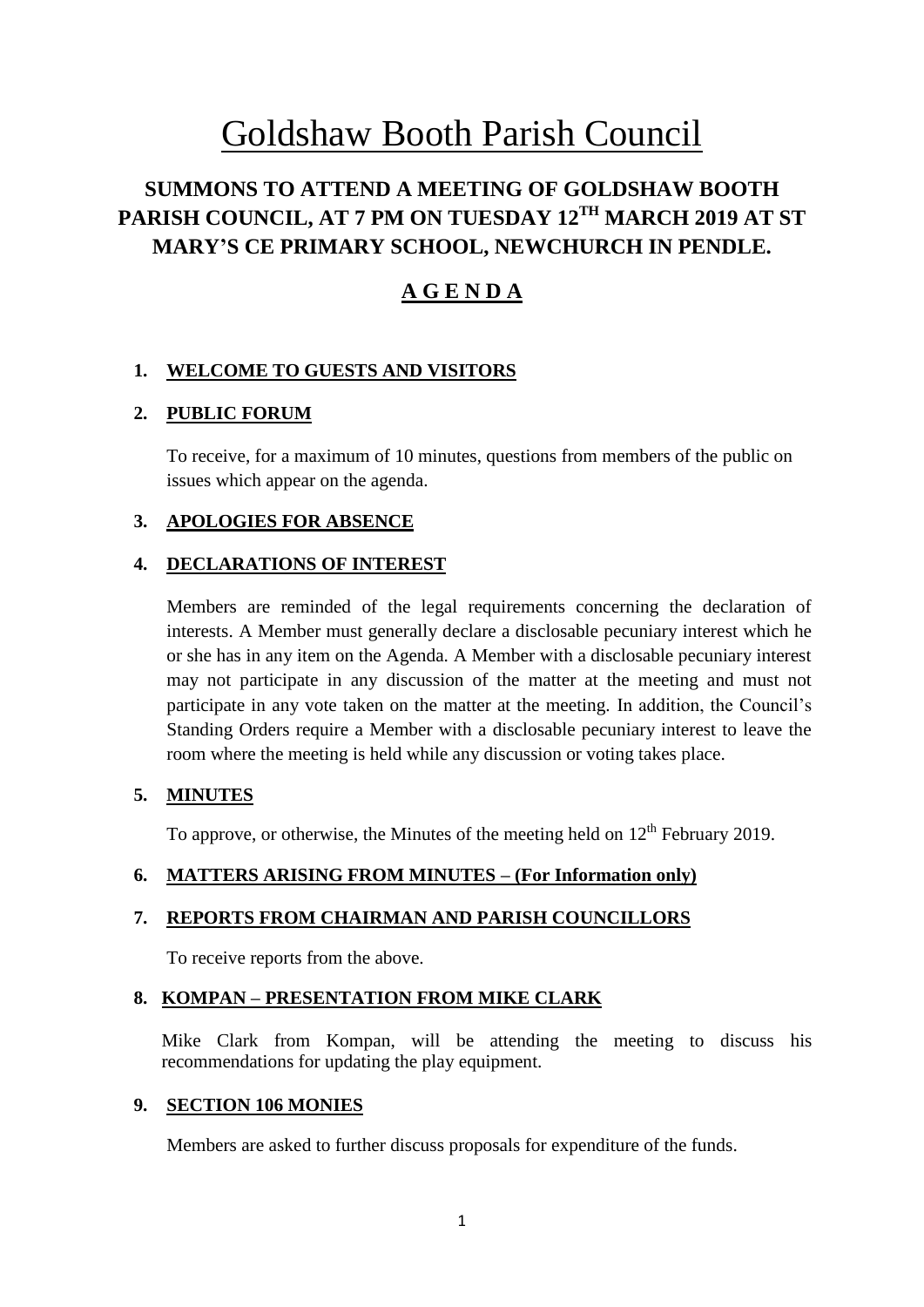#### **10. SPENBROOK MILL**

Members are asked to discuss any progress in connection with the new development.

### **11. CCTV**

Further to last month's discussions, members are asked to provide an update.

#### **12. BEST KEPT VILLAGE COMPETITION**

The coordinators are asked to provide an update/programme of action.

#### **13. PARISH COUNCIL ELECTIONS**

As members are aware, all out elections will take place on Thursday  $2<sup>nd</sup>$  May and will be combined with Borough Council elections in most wards. Notice of the elections will be published on  $26<sup>th</sup>$  March 2019. Nomination forms are now available and the Clerk will have the documents at the meeting. Alternatively the forms may be obtained from the elections office at PBC. Instructions provided by PBC for completion of the forms will be given at the meeting.

#### **14. PARISH MAINTENANCE – BENCHES IN CHURCH YARD**

This regular monthly item is intended to identify any maintenance/jobs in the village which require attention. Members are asked to discuss and agree which jobs are to be undertaken during the month. Councillor Burt will provide the costings obtained from Brian Pinder to renovate the benches in the churchyard.

#### **15. FINANCIAL TRANSACTIONS**

The financial transactions for February 2019 are listed for approval. Any items for payment received after the publication of the agenda will be presented at the meeting.

| <b>AMOUNT</b> | <b>PAYEE</b>              |
|---------------|---------------------------|
| 324.00        | Borough of Pendle - B & W |
| 324.00        | <b>TOTAL</b>              |

#### **EXPENDITURE**

**INCOME**

| <b>AMOUNT</b> | <b>PAYEE</b>                  |
|---------------|-------------------------------|
| 411.81        | Zurich Insurance              |
| 75.00         | St Marys Church – Parish Mag. |
| 200.00        | New Gardener                  |
| 40.89         | <b>Water Plus</b>             |
| 250.00        | J Sutcliffe                   |
| 62.50         | <b>HMRC</b>                   |
|               |                               |
| 1040.20       | <b>TOTAL</b>                  |